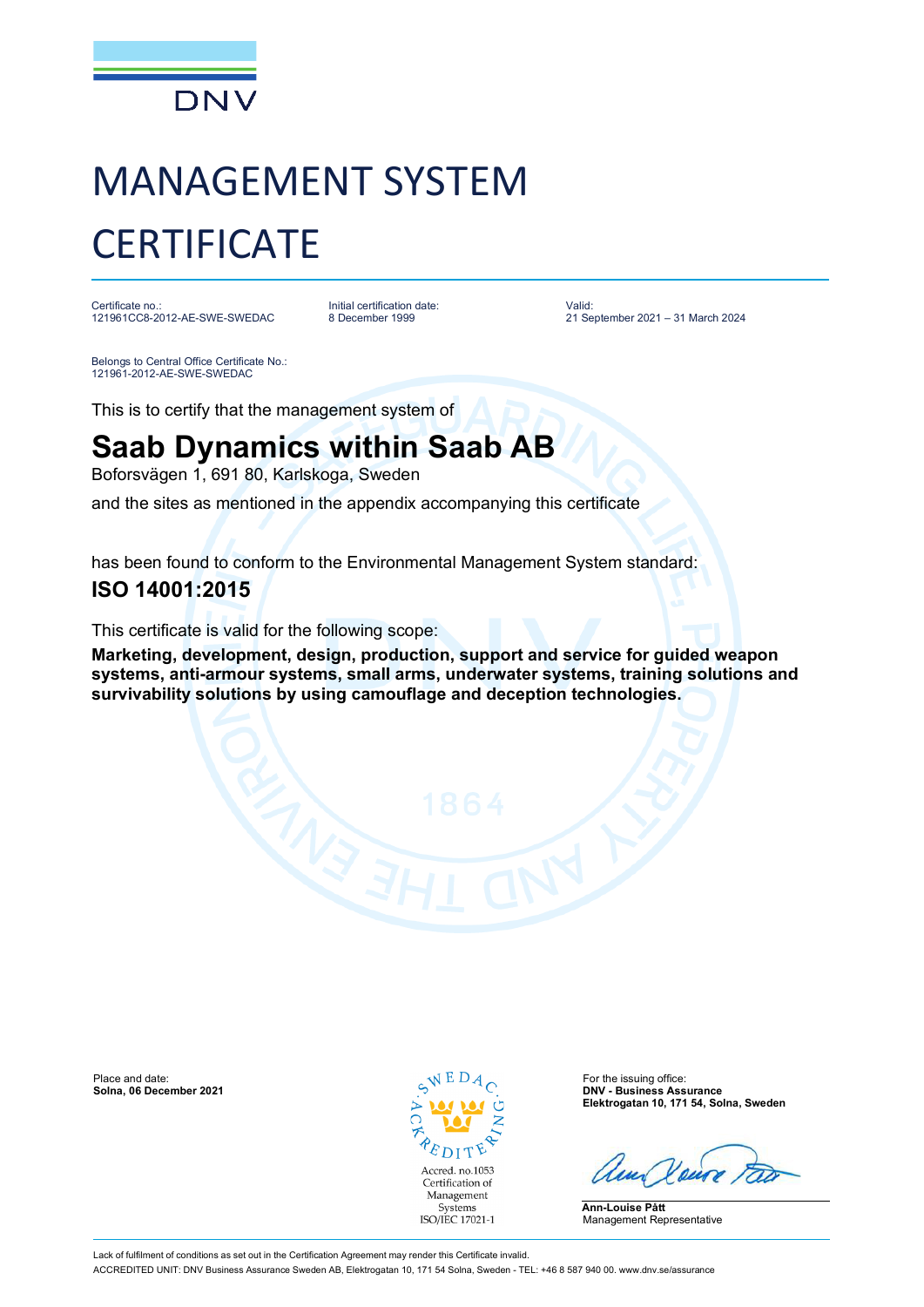

Certificate no.: 121961CC8-2012-AE-SWE-SWEDAC Place and date: Solna, 06 December 2021

## **Appendix to Certificate**

#### **Saab Dynamics within Saab AB**

Locations included in the certification are as follows:

| <b>Site Name</b>             | <b>Site Address</b>                                      | <b>Site Scope</b>                                                                                                                                                                                                                                                                         |
|------------------------------|----------------------------------------------------------|-------------------------------------------------------------------------------------------------------------------------------------------------------------------------------------------------------------------------------------------------------------------------------------------|
| FFV Ordnance AB              | Brukstorget 4, 691 80, Karlskoga,<br>Sweden              | Marketing, development, design, production,<br>support and service for quided weapon<br>systems and anti-armour systems.                                                                                                                                                                  |
| Saab Barracuda AB            | Hammarsvägen 1, 594 32, Gamleby,<br>Sweden               | Marketing, development, design, production,<br>support and service for survivability by using<br>camouflage and deception technologies.                                                                                                                                                   |
| Saab Dynamics AB             | Agneshögsgatan 273, 581 88, Motala,<br>Sweden            | Marketing, development, design, production,<br>support and service for guided weapon<br>systems, anti-armour systems, small arms<br>and underwater systems.                                                                                                                               |
| Saab Dynamics AB             | Boforsvägen 1, 691 80, Karlskoga,<br>Sweden              | Marketing, development, design, production,<br>support and service for guided weapon<br>systems, anti-armour systems, small arms<br>and underwater systems.                                                                                                                               |
| Saab Dynamics AB             | Gelbgjutaregatan 2, 581 88, Linköping,<br>Sweden         | Marketing, development, design, production,<br>support and service for quided weapon<br>systems, anti-armour systems, small arms<br>and underwater systems.                                                                                                                               |
| Saab Dynamics AB             | Nobymalmsvägen 1, 586 63, Linköping,<br>Sweden           | Marketing, development, design, production,<br>support and service for advanced products of<br>composite materials.                                                                                                                                                                       |
| Saab Dynamics within Saab AB | Boforsvägen 1, 691 80, Karlskoga,<br>Sweden<br>1864      | Marketing, development, design, production,<br>support and service for guided weapon<br>systems, anti-armour systems, small arms,<br>underwater systems, training solutions and<br>survivability solutions by using camouflage<br>and deception technologies.                             |
| Saab Dynamics within Saab AB | Ljungadalsgatan 2, 351 80, Växjö,<br>Sweden              | Provision of technical and operational<br>services; support, maintenance and provision<br>of customized system solutions within the<br>technologies of vehicles and electronic<br>equipment for the military defense, defense<br>materials industry as well as other selected<br>sectors. |
| Saab Dynamics within Saab AB | Storlienvägen 56, 831 52, Östersund,<br>Sweden           | Provision of technical and operational<br>services; support, maintenance and provision<br>of customized system solutions within the<br>technologies of vehicles and electronic<br>equipment for the military defense, defense<br>materials industry as well as other selected<br>sectors. |
| Saab Tactical Electronics AB | Nobymalmsvägen 1, 586 63, Linköping<br>Malmslätt, Sweden | Provision of technical and operational<br>services; support, maintenance and provision<br>of customized system solutions within the<br>technologies of vehicles and electronic<br>equipment for the military defense, defense<br>materials industry as well as other selected<br>sectors. |

Lack of fulfilment of conditions as set out in the Certification Agreement may render this Certificate invalid.

ACCREDITED UNIT: DNV Business Assurance Sweden AB, Elektrogatan 10, 171 54 Solna, Sweden - TEL: +46 8 587 940 00. www.dnv.se/assurance